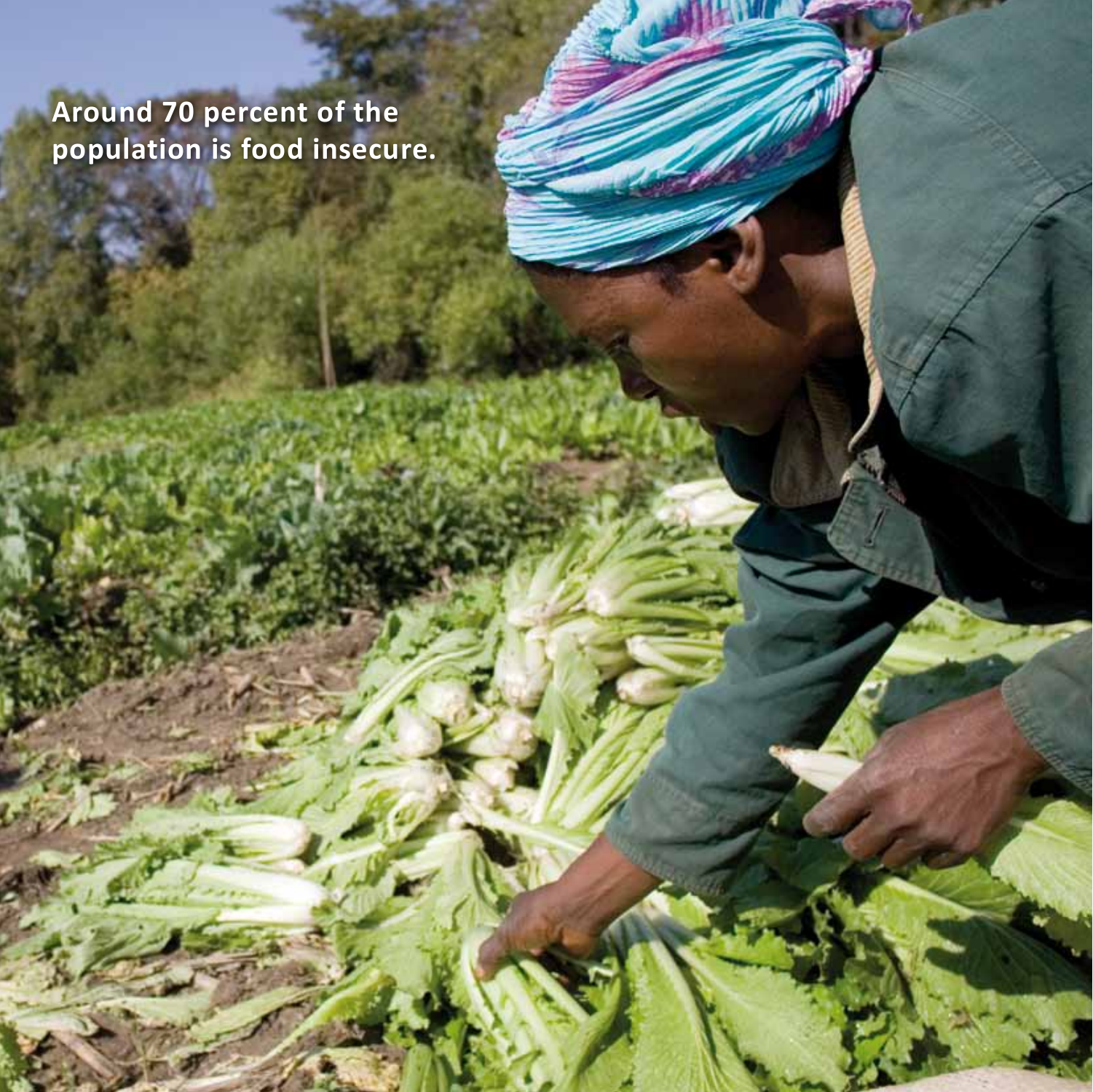# **ENDEMOCRATIC REPUBLIC OF THE CONGO**

## **Background**

The humanitarian situation in the Democratic Republic of the Congo is a serious crisis caused by armed conflicts, chronic instability due to lack of enforcement of state authority and increased competition over natural resources on the one hand, and by a post-conflict context followed by state disengagement, lack of infrastructure and high rates of malnutrition on the other. 2010 has been marked by the persistence of armed conflicts and violence in the eastern regions, linked to the resurgence and radicalization of various armed groups.

Insecurity and attacks have forced thousands of civilians to seek refuge in safer areas, while others who had fled earlier, remain displaced, afraid of returning to their villages of origin as the threat of violence persists. The conflicts have also affected families hosting displaced people and the wider resident populations. As a result, they are heavily dependent on humanitarian assistance to meet their basic needs. By the end of September 2010, the number of displaced persons was estimated at 1.7 million people. Consequently, humanitarian needs are still high, and the situation remains of concern.

Climatic hazards and natural disasters also continue to weaken rural infrastructure and destroy crops. Economic and social instability further worsen the already precarious living conditions of the population. The national elections have the potential to catalyse even more tensions related to access to land and the availability of resources. In the context of over 18 years of conflicts, humanitarian and rehabilitation operations are essential to assist populations affected by food insecurity of a magnitude that exceeds the capabilities of local institutions and communities.

## **Challenges facing food security and livelihoods**

Food insecurity in the Democratic Republic of the Congo is due to clearly identifiable factors such as civil and political unrest and climatic hazards, and results in chronic malnutrition throughout the country, linked to food availability and quality. Around 70 percent of the population is food insecure. A recent evaluation (Multiple Indicator Cluster Survey, 2010) indicated that some 14 percent of children under five years suffer from acute malnutrition. Despite the abundance of natural resources, the Democratic Republic of the Congo paradoxically remains a poor food producer.

The most vulnerable populations are often located in remote rural areas. The deterioration of infrastructure and the costs of transportation are two important factors that hinder the delivery and timeliness of humanitarian assistance, as well as affecting access to local markets. The situation is aggravated by insecurity, which impedes efforts to assist displaced communities. The economic situation is therefore weakened and leads to a loss of farmers' purchasing power.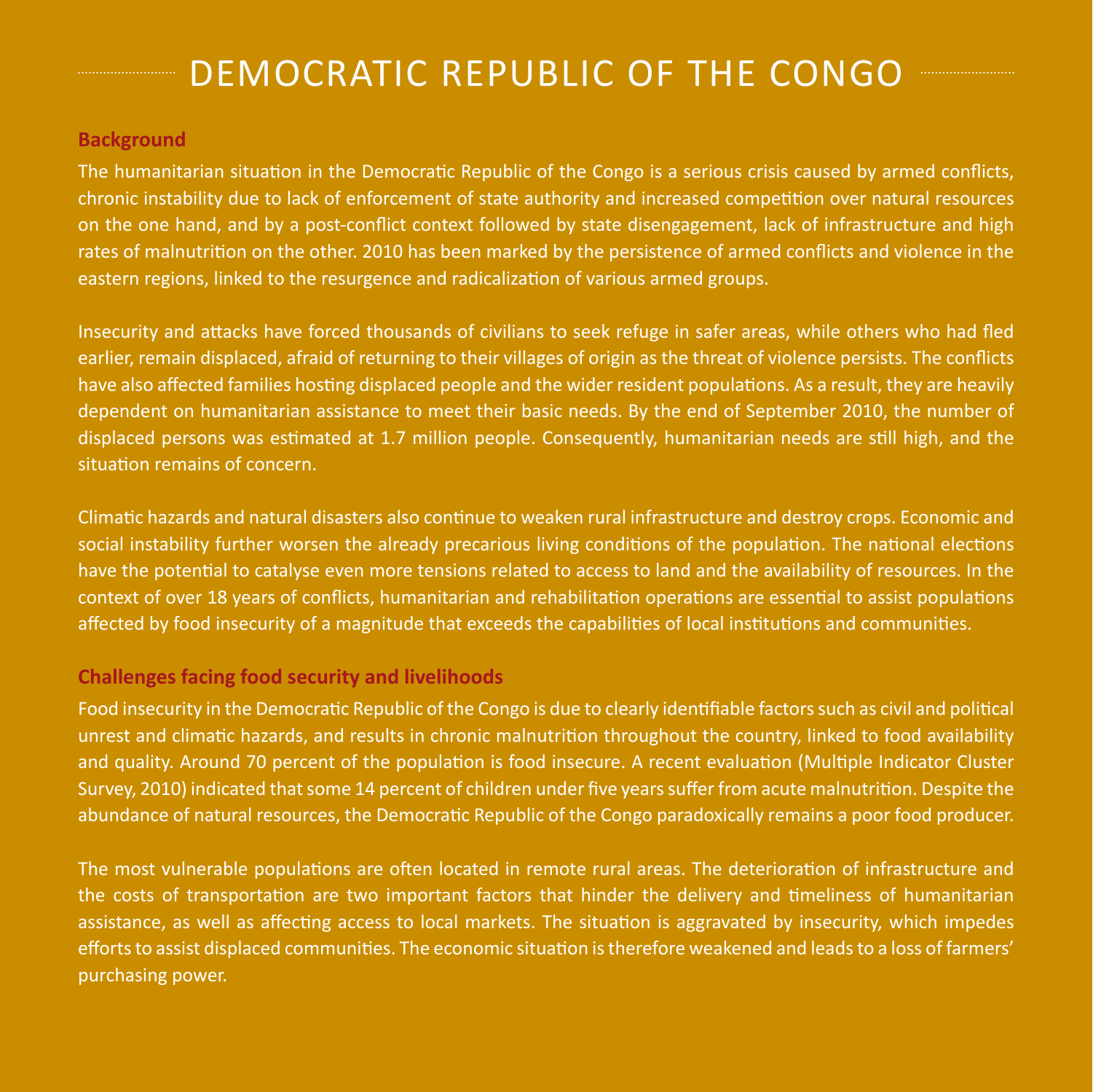#### D E M O C R A T I C R E P U B L I C O F T H E C O N G O """""""""""""""

The lack of adequate infrastructure is so significant that it is preventing the economic development of many regions. In a country the size of Western Europe, there are less than 1 600 km of paved roads and more than 95 percent of the road network, which covers over than 152 000 km, is impassable or difficult to use.

In more stable areas, refugees are returning to their communities. To enable affected families to resume their agricultural activities, the resumption of food production through training and support in basic agricultural inputs is essential.

It is also necessary to improve inter-cluster coordination and strengthen the humanitarian clusters in order to reinforce their roles at the national and provincial levels, where massive humanitarian operations are taking place.

## **TOTAL FUNDING REQUIRED FOR THE FOOD SECURITY CLUSTER RESPONSE: approx. USD 295 000 000**

### **Food Security Cluster response**

FAO coordinates and leads the Food Security Cluster, which brings together more than 200 organizations throughout the country. While continuing to respond to the emergency needs of the populations affected by disasters and conflict, FAO in close collaboration with United Nations Children's Fund (UNICEF), the World Food Programme (WFP) and other UN agencies, international and national NGOs, as well as the local authorities, is seeking to provide a more sustainable response, fostering the development of response mechanisms to long-term crisis.